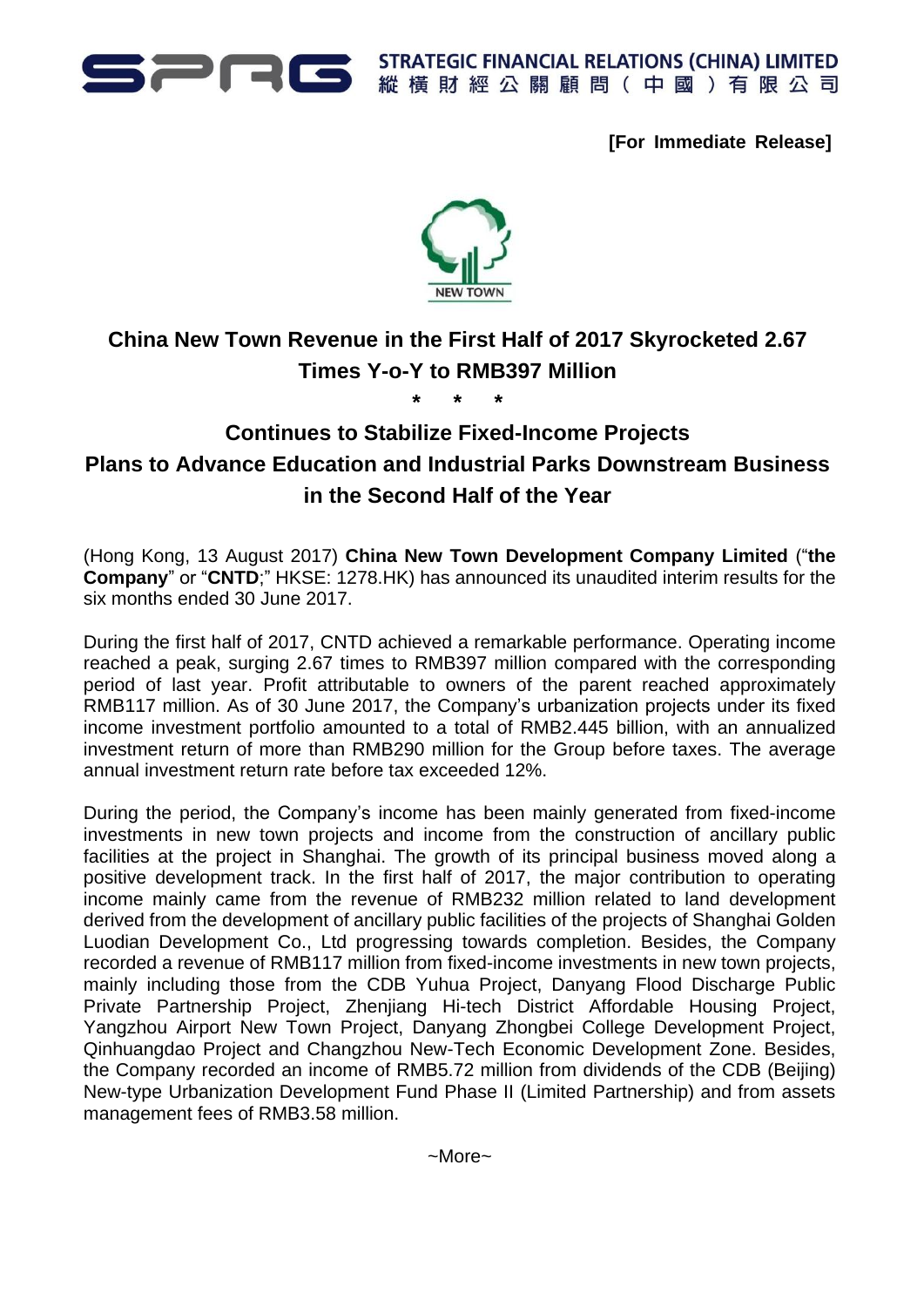Since CDB Capital became the Company's controlling shareholder, the Company's business model has been further enhanced, transforming from solely engaging in land development to nationwide urbanization projects encompassing investment, development and operation. The projects involved include the Beijing Mentougou Junzhuang Project, Shanghai Luodian Project, Nanjing Yuhuatai Two Bridges Project and Yangzhou Airport New Town Project. The Company has also engaged in strategic cooperation with a number of partners, which include the IC Industry Fund, Vanke and Shenzhen Capital Group. By leveraging the resources and brand advantages of the controlling shareholder CDB, the Company is focusing on core national economic regions such as the Yangtze River Delta region and the Beijing-Tianjin-Hebei region, while constantly expanding and diversifying the urbanization projects under its fixed income investment portfolio. At the same time, the Company is investing in other urbanization projects such as education, senior housing, tourism and medical and healthcare in order to strengthen its leading position and brand recognition in the industry.

In the first half of 2017, the Company completed the voluntary delisting from the SGX-ST by way of selective share buyback. In January 2017, the Delisting Resolution was approved at the Extraordinary General Meeting of the Company with 98.24% of the voting shares in favor of the resolution by the public shareholders. The shares of the Company were delisted from the SGX-ST on February 17. Upon completion of the delisting, the Company has maintained its listing status in Hong Kong. In the future, CDB Capital will provide long-term support for the sustainable development of the Company, strengthen the cooperation and synergies among the resources and business segments, build a listed urbanization platform in CDB Capital as well as a unique listed company brand through the CDB business network.

On 7 August 2017, the Company announced that it has entered into a Memorandum of Understanding (the "MOU") with MGM Resorts International (the "MGM"). According to the MOU, both parties agree to establish an industry fund focusing on non-gaming tourism, leisure and cultural development. The Company and MGM intend to subscribe for US\$200 million and US\$100 million in the Fund respectively. After the entering into the Limited Partnership Agreement (LPA) and the establishment of the Fund, the parties agree to complete the initial contribution of 10% of their respective committed capital. The rest of funding will be gradually contributed subject to the actual investment progress of projects. Entering into an MOU with MGM represents another solid step of CNTD in the tourism industry and establishes its solid foundation for development of the tourism industry.

Looking ahead, the Company will continue to stabilize its fixed-income investment portfolio, in order to generate a stable cash flow. Moreover, the Company will continue to speed up the execution of the quality development and operation projects in the downstream industry segments, such as education, industrial parks and tourism, thereby generating substantial operating income, so as to effectively replenish income from fixed investments. A number of projects such as those in education and industrial parks are expected to be implemented in the second half of this year, boosting the Group's ongoing business development.

~More~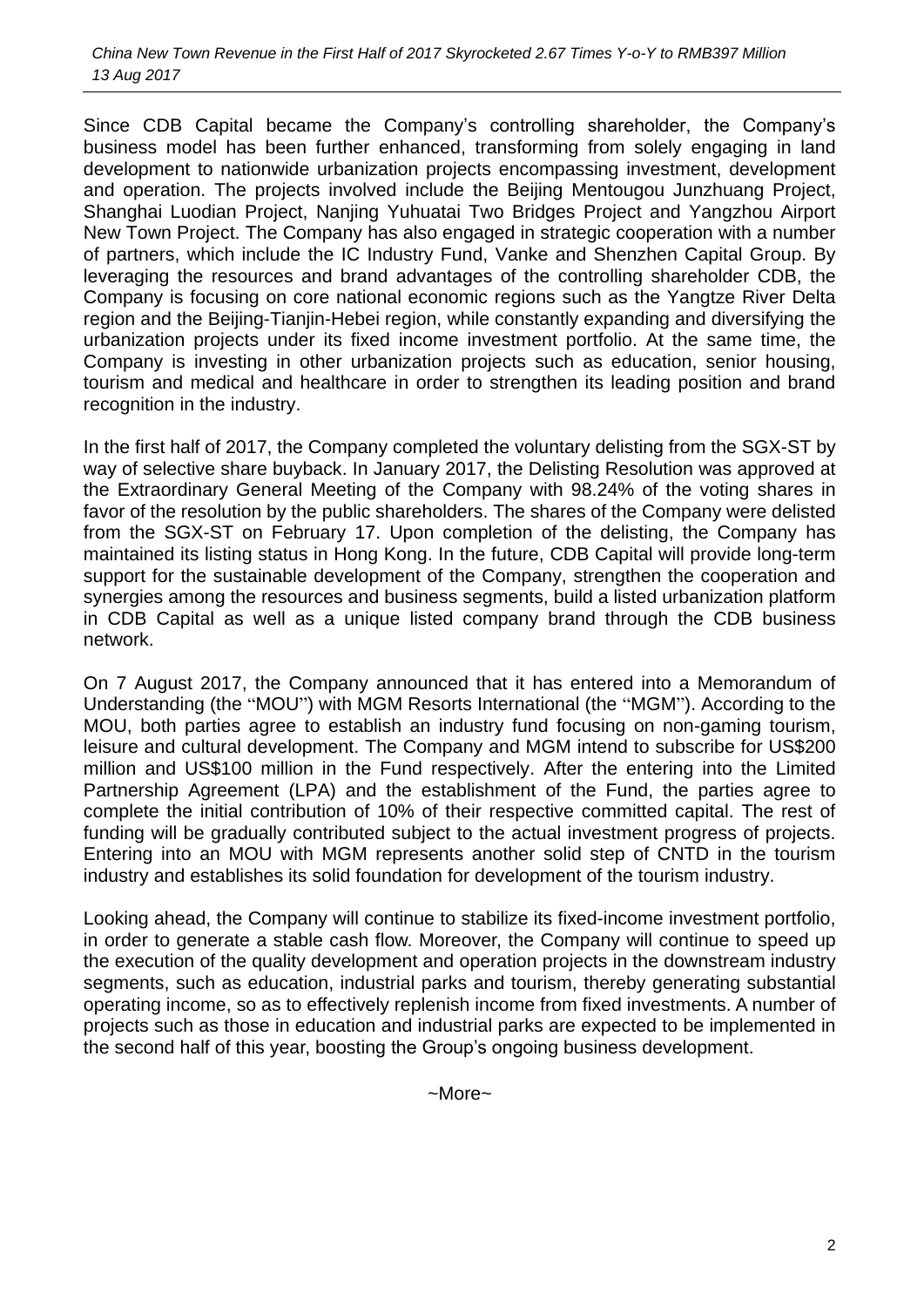Moreover, in order to contribute income to its principal business the Company will continue to step up land sales at the Shanghai project. Since the ongoing efforts made in the initial stage, Plot H-02 in the eastern part of the Shanghai Luodian Project has been included within Baoshan District's land reserve plan for 2017. The transferable residential land area is 55,632 sq.m., with a gross floor area of approximately 89,011 sq.m. and a plot ratio of approximately 1.6, meeting the major requirements for land transfer. In the second half of the year, the Company continues to seek other approvals for the transfer of Plot H-02 this year, aiming to complete the transfer within the year to realize the proceeds from the land sale so as to improve its principal business and cash flow.

On top of our constant business growth, the Company will proactively operate our business in a diverse manner, develop CDBC's listing and operating asset platform, and strive to build the position and brand of the CDB system in the capital market. The management is confident that the Company will continue to leverage our advantages of resources and overseas investment and financing platform. Apart from constantly enhancing our own vitality, we will unite as one in good faith and with concerted efforts to build an outstanding powerhouse to provide leading domestic urbanization products, continue improving our results and performance.

 $~\sim$ End $~\sim$